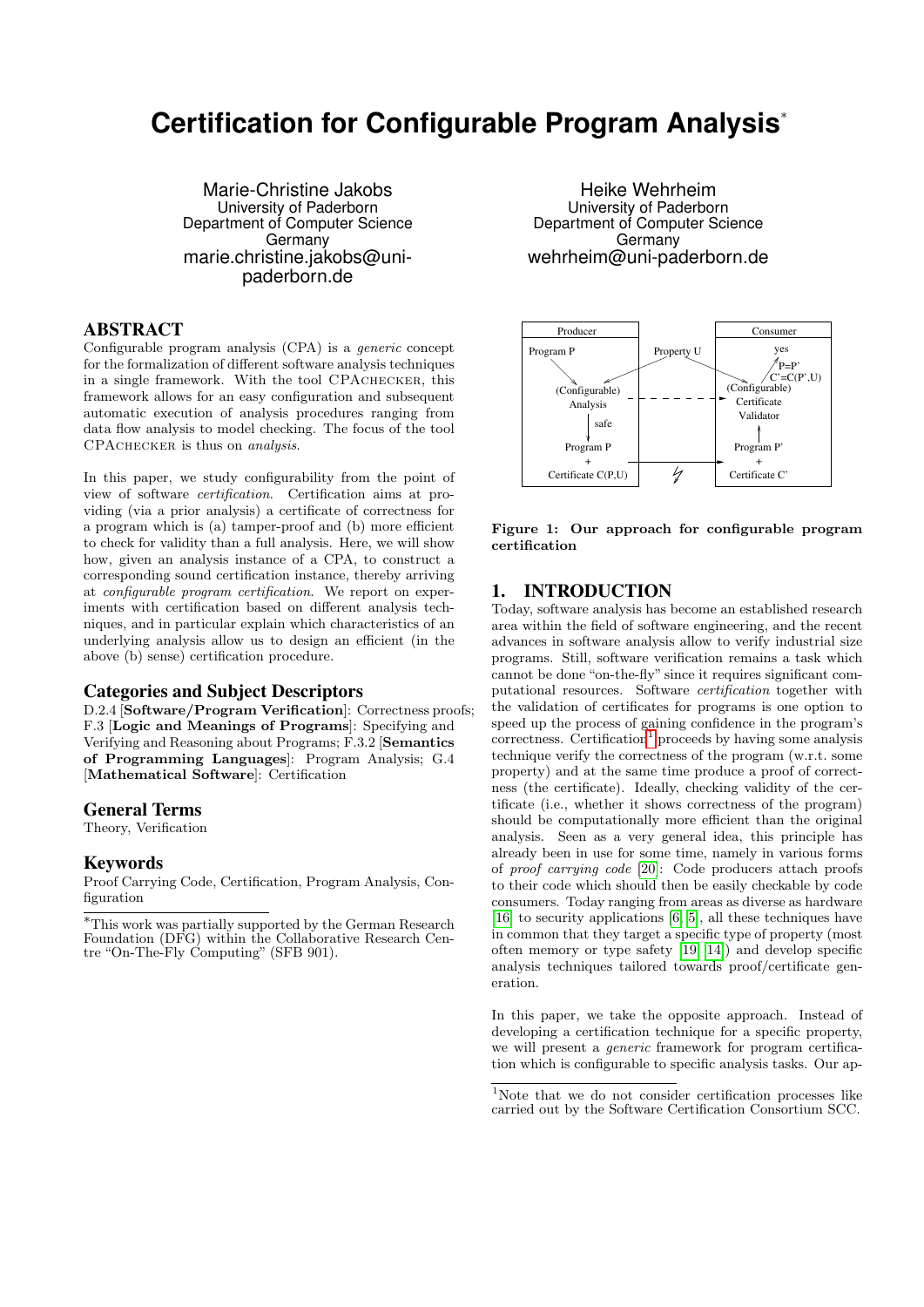proach builds on an existing framework for configurable program analysis with tool support in the form of CPAchecker [\[11\]](#page-8-4). CPAchecker executes an analysis meta algorithm generating a (structured) abstract reachability set of a given program. The meta algorithm can be steered by a number of user-supplied inputs (e.g., telling CPAchecker when to stop the analysis, when to merge states). This presents a way of uniting different program analysis techniques, ranging from data flow analysis', computing abstract information for control flow graphs, to model checking, computing a tree-like abstract structure. The generated reach set is then subject to property checking.

For the certification process, we use the – anyway generated – reach set as certificate. Similar to the analysis we develop a generic configurable certificate validation framework with a corresponding meta algorithm for certificate checking. In addition, we provide a way of (in a large number of cases automatically) generating the configuration of the certificate validation from a given configuration of the analysis. Our approach is tamper-proof in that the certificate validator only outputs "yes" in case that the program  $P$  remains unchanged  $(P = P')$  and the obtained (and possibly corrupted) certificate  $C'$  is a valid certificate for the program  $P$  with respect to a desired property  $U$  (see Fig. [1\)](#page-0-1). We have implemented our technique within the CPAchecker framework, and evaluated it on a number of different analysis techniques. For all of these, certificate validation is faster than analysis. We furthermore explain which characteristics of the underlying analysis technique and program at hand will bring us significant speed-up.

## 2. BACKGROUND

For the sake of presentation we restrict the programming language to a simple imperative language which is limited to assignments and assume statements on integer variables.<sup>[2](#page-1-0)</sup> For this paper, we follow the program notation of [\[9\]](#page-8-5) and model a program as a *control-flow automaton* (CFA)  $P =$  $(L, G, l_0)$ , which consists of a set of locations L, a set of control flow edges  $G \subseteq L \times Ops \times L$  and a program entry location  $l_0 \in L$ . Furthermore, V denotes the set of program variables – all variables which occur in an operation op of an edge  $(\cdot, op, \cdot) \in G$ . Figure [2](#page-1-1) shows our example program SUM and its CFA. The CFA contains two assignment edges, one for each assignment in the program, and two assume edges, reflecting the two evaluations of the condition of the while statement.

The semantics of a program  $P = (L, G, l_0)$  is defined by a labeled transition system  $T(P) = (C, G, \rightarrow)$  made up by the set of all concrete states  $C$ , labels  $G$  (the control flow edges of P) and the transition relation  $\rightarrow \subseteq C \times G \times C$ . We write  $c \stackrel{g}{\rightarrow} c'$  for  $(c, g, e') \in \rightarrow$ . A concrete state c is a variable assignment which assigns control variable pc to a location  $l \in L$ ,  $c(pc)$ , and every program variable  $v \in V$  to an integer value,  $c(v)$ , as well as a boolean value,  $c(v<sub>init</sub>)$  indicating if v has been initialized. A concrete state  $c \in C$  is reachable from a set of states  $I \subseteq C$ , denoted by  $c \in Reach_P(I)$ , if there exists a path  $c_0 \stackrel{g_0}{\rightarrow} c_1 \stackrel{g_1}{\rightarrow} \cdots \stackrel{g_{n-1}}{\rightarrow} c_n$  in  $T(P)$  such that  $c_0 \in I$ ,  $c_n = c$  and  $\forall 0 \leq i < n : c_i \stackrel{g_i}{\rightarrow} c_{i+1}$ .



<span id="page-1-1"></span>Figure 2: Program SUM and its control flow automaton

The Configurable Program Analysis (CPA), on which we build our certification approach, is a framework in which customized, abstract interpretation based program analyses are described. A CPA specifies the abstract domain together with the transfer relation for computing successors of abstract states. To integrate different analysis techniques into the framework, it furthermore has two operators steering the reachability analysis: a merge and a stop operator. Data flow analyses typically compute information along the edges of the CFA, and merge information (abstract states) at join points. They terminate once a fixpoint has been reached. On the other side, we have model checking algorithms which do not merge at join points and instead generate tree-like reachability structures. They stop exploration once an abstract state is "covered" by an already existing element. To put these two ends into a common frameworks, CPAs have merge and stop operators as parameters.

Following the definition of [\[9\]](#page-8-5), a CPA for a program  $P$  is a four-tuple  $\mathbb{A} = (D, \leadsto, \text{merge}, \text{stop})$  composed of an abstract domain  $D$ , a transfer relation  $\rightarrow$ , a merge operator merge and a termination check operator stop.

1. The abstract domain  $D = (C, \mathcal{E}, [\![\cdot]\!])$  consists of a set of concrete states C, a semi-lattice  $\mathcal{E}$  on a set of abstract states E and a concretization function  $[\cdot] : E \to 2^C$ , which assigns every abstract state  $e \in E$  its meaning. The semi-lattice  $\mathcal{E} = (E, \top, \bot, \sqsubseteq, \sqcup)$  is defined by the set of abstract states E, a top  $(\top)$  and a bottom  $(\bot)$ element , a partial order  $\sqsubseteq$  and the join operator  $\sqcup,$  a total function  $E \times E \to E$ . For soundness of the CPA A, the semi-lattice  $\mathcal E$  must ensure that

$$
\llbracket \top \rrbracket = C \text{ and } \llbracket \bot \rrbracket = \emptyset,\tag{1}
$$

$$
\forall e, e' \in E : e \sqsubseteq e' \implies [e] \subseteq [e'] \quad , \tag{2}
$$

$$
\forall e, e' \in E : [e] \cup [e'] \subseteq [e \sqcup e'] \quad . \tag{3}
$$

Based on the partial order  $\subseteq$  on abstract states, we define a partial order on sets of abstract states  $\Box$ :

$$
S \sqsubseteq S' \text{ iff } \forall e \in S \exists e' \in S' : e \sqsubseteq e' .
$$

2. The transfer relation  $\leadsto \subseteq E \times G \times E$  defines the ab-stract semantics.<sup>[3](#page-1-2)</sup> Based on the control-flow edges G it determines for each abstract state its abstract

<span id="page-1-0"></span><sup>2</sup>Our implementation in CPAchecker [\[11\]](#page-8-4) supports programs written in the C Intermediate Language  $\overline{\text{CIL}}$  [\[21\]](#page-8-6).

<span id="page-1-2"></span><sup>3</sup>More formally, we have one transfer relation per program, i.e., a relation  $\rightarrow P$ . Following [\[9\]](#page-8-5) we omit P here, and assume it to be clear from the context, both as parameter to  $\sim$  and as input to the algorithms.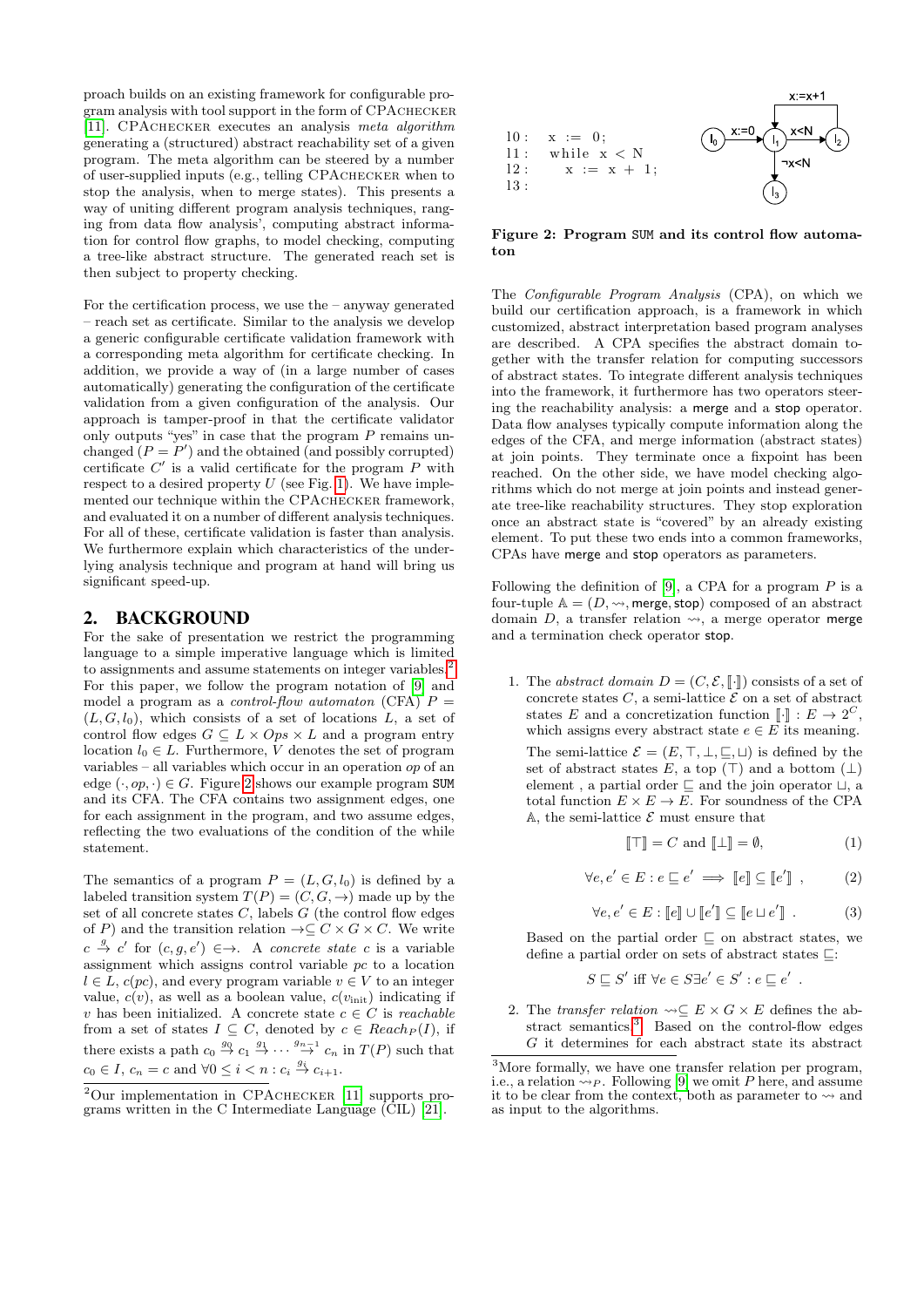successor states. For soundness of the CPA A the transfer relation  $\rightsquigarrow$  must comply to the requirement:

$$
\forall e \in E, g \in G: \quad \{c' | c \in [e] \land c \stackrel{g}{\to} c' \in T(P) \} \subseteq \bigcup_{(e,g,e') \in \sim} [e'] \quad . \tag{4}
$$

3. The merge operator merge :  $E \times E \rightarrow E$ , a total function, specifies how the information of two abstract states is combined. For soundness of the CPA A the result of merge may only be more abstract than the second parameter:

$$
\forall e, e' \in E : e' \sqsubseteq \text{merge}(e, e') . \tag{5}
$$

4. The termination check operator  $\mathsf{stop}: E \times 2^E \to \mathbb{B}$ , a total function, examines if an abstract state is covered by a set of abstract states. To guarantee soundness of the CPA A the operator stop must fulfill the following requirement:

$$
\forall e \in E, S \subseteq E : \mathsf{stop}(e, S) \implies [e] \subseteq \bigcup_{e' \in S} [e'] \ . \tag{6}
$$

Remark 1. [\[9\]](#page-8-5) also describes the systematic composition of different CPAs to a Composite CPA, basically via a product construction. Since the result is also a CPA, we do not give formal details here. We will see examples of Composite CPAs in the evaluation section.

We shortly explain CPAs by introducing the CPA RD, a reaching definition analysis [\[22\]](#page-8-7), on our example. The aim of a reaching definition analysis (a data flow analysis) is to find out for every program variable  $v \in V$  which definitions of v may reach a certain location  $l$  of a program  $P$ .

Example 1. The abstract states of the CPA  $\mathbb{R}^p$  are pairs  $(l, R)$  of a location  $l \in L$  and a set of definitions R (plus the top  $\top_{\mathbb{R}\mathbb{D}}$  and bottom element  $\bot_{\mathbb{R}\mathbb{D}}$ . A definition  $r = (v, d)$ is a pair of a variable  $v \in V$  and a definition point d which is either  $(l, l') \in L \times L$  (*v* defined on edge *l* to *l'*) or symbol? (undefined). The boxes in Fig. [3](#page-2-0) are examples for abstract states. The partial ordering on abstract states  $e = (l, R)$ and  $e' = (l', \overline{R}')$  is  $e \sqsubseteq e'$  iff  $l = l'$  and  $R \subseteq R'$ .

The transfer relation  $\leadsto_{\mathbb{RD}}$  works as follows: for an assume edge  $(l, expr, l') \in G$  the abstract successor e' of abstract state  $e = (l, R)$  gets the same set of reaching definitions,  $e' = (l', R)$ . For an assignment edge  $(l, v := expr, l') \in G$  the abstract successor  $e'$  removes from  $R$  all definitions for  $v$  $(R^v = \{(v, d) | d \in L \times L \cup \{? \}\})$  and adds the new definition:  $e' = (l', R')$  and  $R' = ((R \setminus R^v) \cup \{(v, (l, l'))\})$ . Like any data flow analysis, the CPA RD combines information obtained by the exploration of different branches. Hence,  $merge_{\mathbb{R}\mathbb{D}}$  joins abstract states at the same control locations, merge $_{\mathbb{R}}\mathbb{D}(e,e') = (l, R \cup R')$ , if  $e = (l, R)$  and  $e' = (l, R')$ , and otherwise merge $_{\mathbb{R}(\mathbb{D})}(e,e') = e'$ . The termination check operator,  $\mathsf{stop}_{\mathbb{R}\mathbb{D}}(e, S) = \exists e' \in S : e \sqsubseteq e'$ , checks if e does not contain any new information for e's location.

A CPA only describes the abstract domain and how to configure the behavior of a reachability analysis. Algorithm [1](#page-2-1)

displays the CPA algorithm [\[9\]](#page-8-5), a meta reachability analysis which adapts its behavior to the configuration given by the input CPA. Algorithm [1](#page-2-1) computes an abstraction reached (a set of reachable abstract states) for a given CPA A for program  $P$  and an initial abstract state  $e_0$ . In line 6 it tries to combine  $e'$  with already reached states using merge. Often, merge $(e', e'')$  will give  $e''''$  (and hence  $e_{\text{new}} \neq e''$ ) when the results from the exploration of different branches should be integrated. Note that in line 10 operator stop normally returns true if  $e'$  is combined with another state  $e''$  into  $e_{\text{new}}$ .

| <b>Algorithm 1:</b> CPA algorithm taken from [9]                                                                                                                                                                                                                                                                                                                                                                                                                                                                                                                                                |  |  |  |  |  |  |  |  |
|-------------------------------------------------------------------------------------------------------------------------------------------------------------------------------------------------------------------------------------------------------------------------------------------------------------------------------------------------------------------------------------------------------------------------------------------------------------------------------------------------------------------------------------------------------------------------------------------------|--|--|--|--|--|--|--|--|
| Input: CPA $\mathbb{A} = ((C, (E, \top, \bot, \sqsubseteq, \sqcup), \llbracket \cdot \rrbracket), \rightsquigarrow, \text{merge}, \text{stop}),$<br>$e_0 \in E$                                                                                                                                                                                                                                                                                                                                                                                                                                 |  |  |  |  |  |  |  |  |
| <b>Output:</b> a set of reachable abstract states<br><b>Data:</b> a set reached of elements of $E$ , a set waitlist of<br>elements of $E$                                                                                                                                                                                                                                                                                                                                                                                                                                                       |  |  |  |  |  |  |  |  |
| 1 waitlist:= $\{e_0\}$ ; reached:= $\{e_0\}$ ;<br>$2\,$ while waitlist $\neq\emptyset$ do<br>3<br>pop e from waitlist;<br>for each $e'$ with $(e, \cdot, e') \in \leadsto$ do<br>4<br>for each $e'' \in$ reached do<br>5<br>$e_{\text{new}} := \text{merge}(e', e'')$ ;<br>6<br>if $e_{\text{new}} \neq e''$ then<br>7<br>waitlist := (waitlist $\cup$ { $e_{\text{new}}$ }) \ { $e''$ };<br>8<br>reached := (reached $\cup$ { $e_{\text{new}}$ }) \{ $e''$ };<br>9<br>if $\neg stop(e', reached)$ then<br>10<br>waitlist := waitlist $\cup \{e'\};$<br>11<br>reached := reached $\cup \{e'\};$ |  |  |  |  |  |  |  |  |
| $12$ return reached                                                                                                                                                                                                                                                                                                                                                                                                                                                                                                                                                                             |  |  |  |  |  |  |  |  |

<span id="page-2-1"></span>Coming back to our running example the boxes in Fig. [3](#page-2-0) describe the abstract states obtained when executing the CPA algorithm with reaching definition analysis RD applied to our example program SUM and initial abstract state  $e_{0,\mathbb{R}\mathbb{D}} = (l_0, \{(x, ?), (N, ?)\}).$ 



#### <span id="page-2-0"></span>Figure 3: CFA of program SUM enriched by result of CPA RD

To be useful the CPA algorithm must compute a sound overapproximation of the reachable concrete states. The following theorem, taken from [\[9\]](#page-8-5), states that the abstraction computed by the CPA algorithm is indeed sound.

THEOREM 1 (SOUNDNESS OF THE CPA ALGORITHM<sup>[\[9\]](#page-8-5)</sup>). The result, reached, of the CPA algorithm for a given CPA A and an initial abstract state  $e_0$  overapproximates the reachable concrete states:  $Reach_P([\llbracket e_0 \rrbracket]) \subseteq \bigcup_{e \in \text{reached}} [\llbracket e \rrbracket$ .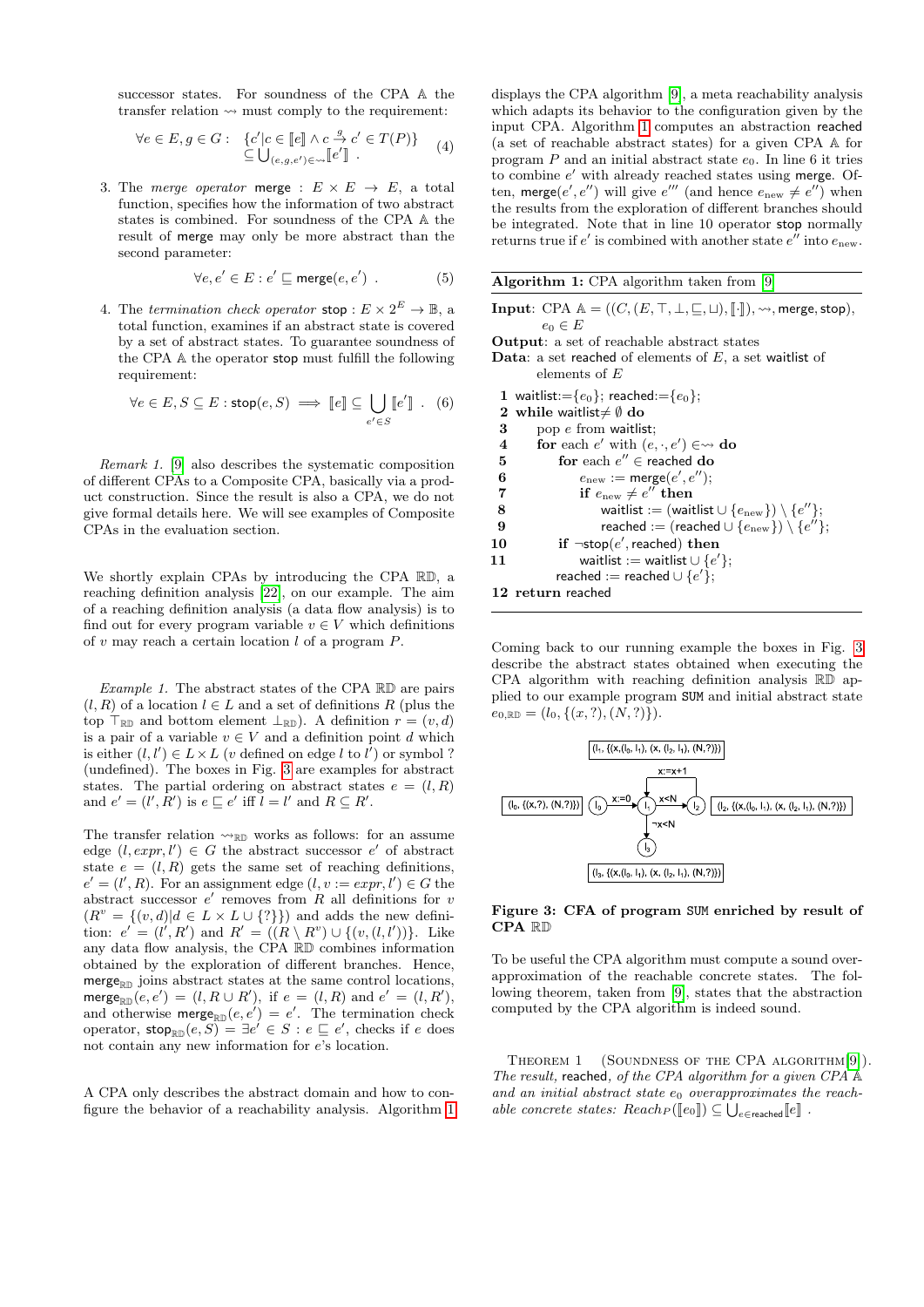In our certification approach (like in verification) this abstraction is used to show that a program  $P$  is safe w.r.t. some property of interest. To also capture this aspect in the framework we introduce an extension of the CPA concept. In our setting safety simply means that certain unsafe states cannot be reached. To this end we use a safety condition which specifies the unsafe states in the abstract domain.

Definition 1. Let  $D = (C, \mathcal{E}, \llbracket \cdot \rrbracket)$  be an abstract domain. A safety condition is a set of (unsafe) abstract states  $U \subseteq E_{\mathcal{E}}$ .

A set of abstract states  $S \subseteq E_{\mathcal{E}}$  is safe w.r.t. a safety condition U iff

$$
\bigcup_{e \in S} [e] \cap \bigcup_{e' \in U} [e'] = \emptyset .
$$

A program P is safe w.r.t. a safety condition U and a set of *initial states*  $I \subseteq C$  iff  $Reach_P(I)$  is safe w.r.t. U.

To complete our running example we present a safety condition  $U_{\mathbb{R}D}$  for our reaching definition analysis  $\mathbb{R}D$ . The safety condition  $U_{\mathbb{R} \mathbb{D}}$  states that variable N, a possible input parameter of our program SUM, is never redefined. Formally,

$$
U_{\mathbb{R}\mathbb{D}} = \{ (l, R) | (l, R) \in E_{\mathbb{R}\mathbb{D}} \wedge \exists l', l'' \in L : (N, (l', l'')) \in R \} .
$$

To also show that a program  $P$  is safe w.r.t. to a safety condition  $U$ , we add an additional operator, the *safety check*, to a CPA  $\mathbb A$  ending up with a CPA  $\mathbb A_U$ .

<span id="page-3-1"></span>Definition 2. A safety check safe<sub>U</sub> implementing a safety condition  $U \subseteq E$  is a total function  $\mathsf{safe}_U : 2^E \to \mathbb{B}$  that fulfills

$$
\forall S \subseteq E : \mathsf{safe}_U(S) \implies \bigcup_{e \in S} [e] \cap \bigcup_{e' \in U} [e'] = \emptyset.
$$

Remark 2. The composition of program analyses as described in [\[9\]](#page-8-5) can easily be adapted to our extension of CPAs. As long as the composite safety condition  $U_{\times}$  is not more restrictive than all safety conditions considered by the component CPAs,  $\bigcup_{e \in U_{\chi}} [e] \subseteq \bigcup_{i=1,\dots,n} \bigcup_{e' \in U_i} [e']$ the composite safety check  $\mathsf{safe}_{U_\times}$  can be implemented as a conjunction of the safety checks of the component CPAs.

The safety check  $\mathsf{safe}_{U_{\mathbb{RD}}}$  for the safety condition  $U_{\mathbb{RD}}$  of our example is realized purely on the abstract states. It returns true if for every state  $(l, R) \in S$  it holds that the set of reaching definitions R does not contain an element  $(N, (l', l''))$ , such that  $l', l'' \in L$ .

To make use of the safety check, we adapt Algorithm [1](#page-2-1) to use CPAs  $A_{U}$ . In line 12, the result of the safety check on the abstraction as well as the abstraction itself has to be returned. The adapted algorithm guarantees that if  $(true, reached)$  is returned, then abstraction reached and program P are safe w.r.t. U.

Given such a configurable analysis framework, we next develop a corresponding configurable certification framework which uses the abstraction reached computed by CPAs as certificates.

# 3. CONFIGURABLE CERTIFICATION

In a certification approach an analysis, often referred to as certificate generator, checks the safety of a program and – upon success – produces a certificate, a witness for the program's safety. This part is usually carried out by the producer of the program (see Fig. [1\)](#page-0-1). After that, the program is shipped to the consumer who validates the certificate before program execution. Validation of a certificate must be tamper-proof, i.e., a certificate must be rejected if it is not a witness for the program's correctness, possibly due to a change of the program or the certificate. Note, if the program satisfies the property but the certificate is not a witness, the certificate is rejected. Additionally, certificate validation must be more efficient than analysis (otherwise the approach is useless).

Here, we present a configurable program certification approach which is – like a CPA – parametric in the abstract domain and the execution of the certificate validation algorithm. As certificates it uses a safe abstraction of program  $P$  (as computed by a CPA). For certificate validation we will provide another meta algorithm, instantiable with the parameters of a configurable certificate validator (CCV). The key contribution is now that the parameters for the CCV can, in a large number of cases, automatically be computed from a given CPA.

More precisely, the certification process works as follows. The producer (certificate generator) uses some appropriate CPA to show safety of his program  $P$  with respect to some safety condition  $U$  and initial abstract state  $e_0$ . The abstraction (set reached) computed by the CPA and used to show safety is sent as a certificate  $C$  with the program  $P$  to the consumer. The consumer receives a possibly corrupted program  $P'$  and certificate  $C'$ . First, the consumer derives a configuration for the CCV from the CPA's configuration. With this at hand he checks the validity of the certificate  $C'$  for the program  $P'$  and checks whether it certifies safety w.r.t. safety condition U and initial abstract state  $e_0$ .<sup>[4](#page-3-0)</sup>

In the following, we present a systematic and in many cases automatic approach to get a certificate validator CCV for an arbitrary CPA and an arbitrary safety condition U. Our approach requires that the CPA, the safety condition and the initial abstract state use the same abstract domain D. The generated validator should fulfill two objectives.

- It should be sound, i.e., only accept valid certificates being witnesses for the safety of program  $P'$  w.r.t.  $U$ and  $\llbracket e_0 \rrbracket$ .
- It should be relatively complete regarding certificate generation, i.e., if generator and validator use the same program, initial abstract state and safety condition, then the validator must accept the certificate that the generator produced.

We start the presentation of the validator with the definition of a certificate.

<span id="page-3-0"></span><sup>4</sup>Similar to [\[3\]](#page-7-2), our approach allows the validator to use a stronger initial abstract state  $ev$ ,  $[ev] \subseteq [eo]$ , or a weaker safety condition  $U_V$ ,  $\bigcup_{e \in U_V} [e] \subseteq \bigcup_{e' \in U} [e']$ .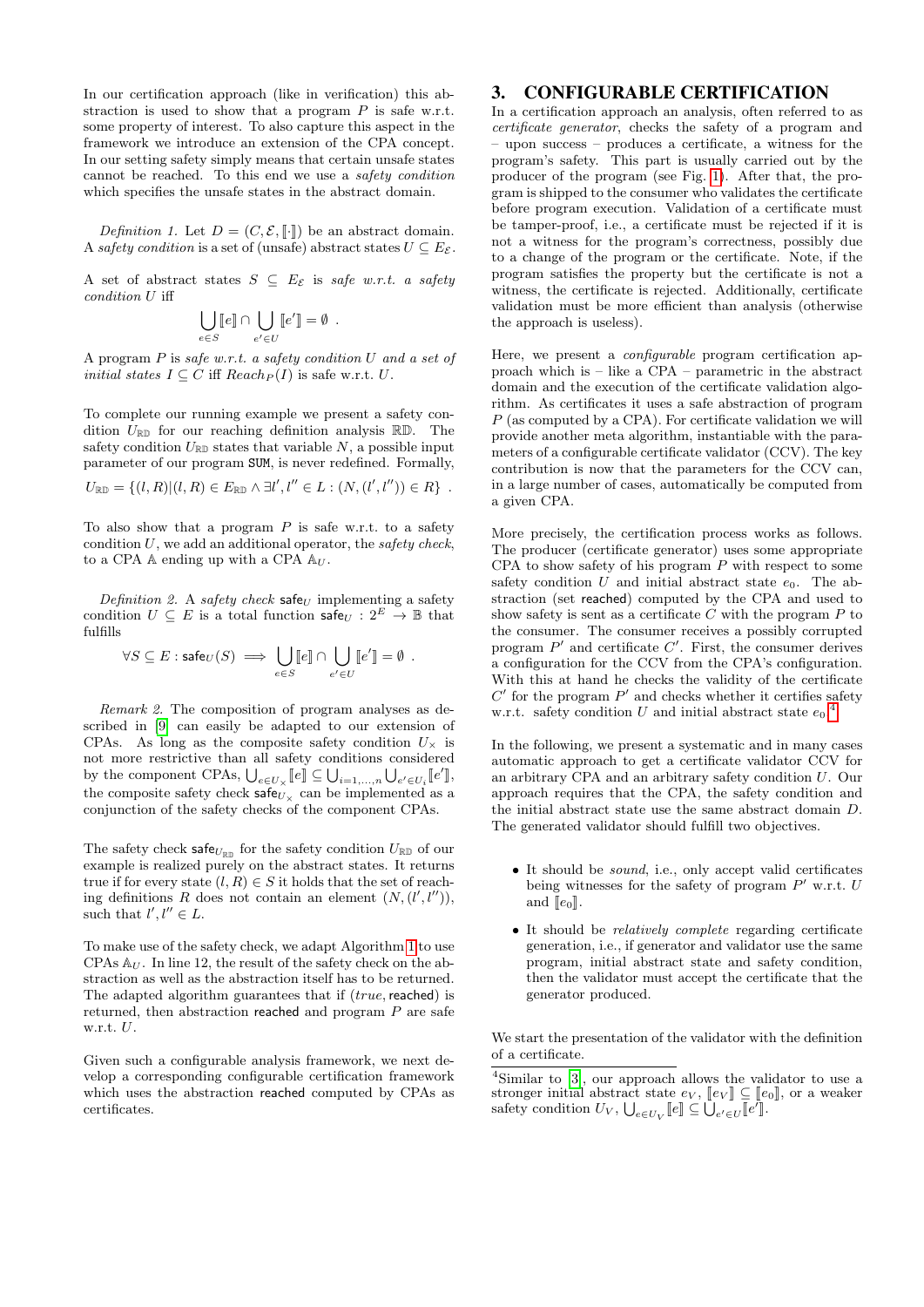Definition 3. Let  $\mathbb{A}_U$  be a CPA. A certificate  $C_{\mathbb{A}}$  is a subset of the set of abstract states  $E$  defined by the abstract domain D of  $\mathbb{A}_U$ ,  $C_{\mathbb{A}} \subseteq E$ .

For our example, the set  $C_{\mathbb{R}\mathbb{D}} = \{(l_0, \{(x, ?), (N, ?)\})\}$  is a certificate but it does not witness the safety of program SUM w.r.t. safety condition  $U_{\mathbb{R}D}$  and initial states I, represented by abstract state  $e_{0,\mathbb{R}\mathbb{D}}$ . Certificate  $C_{\mathbb{R}\mathbb{D}}$  does not consider all concrete states reachable from I. Hence, we need to know, when it is safe to accept a certificate, i.e. when a certificate is valid.

Definition 4. Let P be a program,  $e_0$  an initial abstract state and  $U$  a safety condition. A *certificate*  $C_A$  is valid for P and U if

- 1. it overapproximates the set of reachable states of P,  $Reach_P([\![e_0]\!]) \subseteq \bigcup_{e \in C_{\mathbb{A}}} [\![e]\!],$
- 2. and it is safe w.r.t. U.

The validator's task is to determine if a possibly modified certificate  $C_A^{\S}$  is a witness for the safety of program  $P'$  which is possibly unequal to  $P$ . For this, it uses a validation rule consisting of three conditions. When all three conditions are satisfied, the validity of the certificate is guaranteed. Conditions (a) and (b) ensure that  $C_A$  overapproximates  $Reach_{P'}(\llbracket e_0 \rrbracket)$  and condition (c) ensures the safety of the certificate. We must check for certificate  $C_{\mathbb{A}}$  if

- (a) all initial states are contained,  $[\![e_0]\!] \subseteq \bigcup_{e \in C_{\mathbb{A}}} [\![e]\!]$ ,
- (b) it is closed under successor computation,
- $\forall g \in G, e \in C_{\mathbb{A}}: \begin{array}{l} \{c' | c \in [\![ e ]\!] \wedge c \xrightarrow{g} c' \in T(P') \} \\ \subset \Box \qquad \qquad \Box' \end{array}$  $\subseteq \bigcup_{e' \in C_{\mathbb{A}}} [e']$ ,

 $(c)$  it is safe w.r.t.  $U$ .

We want to provide a systematic and mainly automatic way to get a validation rule for a certificate of an arbitrary CPA and an arbitrary safety condition. Since we do not know the CPA nor the safety condition in advance, we cannot use a CPA independent realization of (a)-(c).

Next, we explain how we realize conditions (a) to (c). The following explanation is independent of the structure of the validator and focuses on the validator's soundness, relative completeness is discussed later. For (b) we must show that the certificate is closed under successor computation. Our idea is to recompute the abstract successors using the transfer relation  $\leadsto$  of the CPA and check that the certificate is closed under abstract successor computation,  $\forall g \in G$ ,  $e \in C_A : (e, g, e') \in \sim$  implies  $[ e' ] \subseteq \bigcup_{e' \in C_A} [e'']$ . Furthermore, (a) and (b) need to examine if a set of states, given by the initial abstract state or an abstract successor, is contained in the certificate. For this, both need a coverage

check cover which checks containment for an arbitrary abstract state and which ensures that  $cover(e, C_A)$  only returns true if  $\llbracket e \rrbracket \subseteq \bigcup_{e' \in C_{\mathbb{A}}} \llbracket e' \rrbracket$ .

Condition (c) states that the certificate must be safe w.r.t. to a safety condition  $U$ . Our extended version of a CPA  $\mathbb{A}_U$ already provides an operation,  $\mathsf{safe}_U$ , which checks that a set of abstract states, e.g. a certificate, is safe w.r.t. safety condition U.

These ideas now let us establish the construction of our validator. The validator is built from two components, the Configurable Certificate Validator (CCV) and the CCV algorithm. We start with the CCV which must be constructed per CPA. The CCV specifies the operations used in the validation rule. To this end, it provides the abstract domain, the abstract successor computation, the transfer relation of the CPA, the coverage check as well as the safety check of the CPA. The following definition describes the construction of a CCV for a given CPA.

Definition 5. Let  $A_U = (D, \rightsquigarrow, \text{merge}, \text{stop}, \text{safe}_U)$  be a CPA for showing safety w.r.t. safety condition U. A Configurable Certificate Validator (CCV)  $\mathbb{C}_{A_U}$  for  $A_U$  is a four tuple  $\mathbb{C}_{A_U} = (D, \leadsto, \text{cover}, \text{safe}_U)$  such that the coverage check, a total function cover :  $E \times 2^E \rightarrow \mathbb{B}$  ensures

$$
\forall e \in E, S \subseteq E : \text{cover}(e, S) \implies [e] \subseteq \bigcup_{e' \in S} [e'] .
$$

Remark 3. A CPA already provides a sort of coverage check. It is the termination check operator stop. For now, we will therefore use stop as coverage check.

The CCV  $\mathbb{C}_{\mathbb{R} D_{U_{\mathbb{R} D}}}$  for our reaching definition example is  $(D_{\mathbb{RD}}, \leadsto, \mathsf{stop}_{\mathbb{RD}}, \widetilde{\mathsf{safe}}_{U_{\mathbb{RD}}}).$ 

The last component to be presented is the CCV meta algorithm. It is a parametric implementation of the validation rule. The operations needed for validation, the successor computation, the coverage check and the safety check, are described by the CCV. Next to the CCV, the CCV algorithm requires the initial abstract state and the certificate. Given these three input parameters, the CCV algorithm checks the three conditions of the validation rule. Algorithm [2](#page-5-0) shows an implementation of the CCV algorithm.

### 4. SOUNDNESS AND COMPLETENESS

Before introducing the technique, we stated two requirements on our approach: soundness and relative completeness. Next, we will formally state these two properties and show when they hold. First to soundness.

THEOREM 2 (SOUNDNESS OF THE VALIDATOR). Let  $P'$ be a program,  $\mathbb{A}_U$  a CPA for showing safety w.r.t. safety  $condition U$  and  $e_0$  an initial abstract state. If the CCV algorithm executed with  $CCV \mathbb{C}_{A_U}$  for  $A_U$ , e<sub>0</sub>, program P' and some certificate  $C_A$  returns true, then  $C_A$  is a valid certificate for  $P'$  and  $U$ .

<span id="page-4-0"></span><sup>5</sup>Modification which do not lead to certificates result in a syntactic rejection.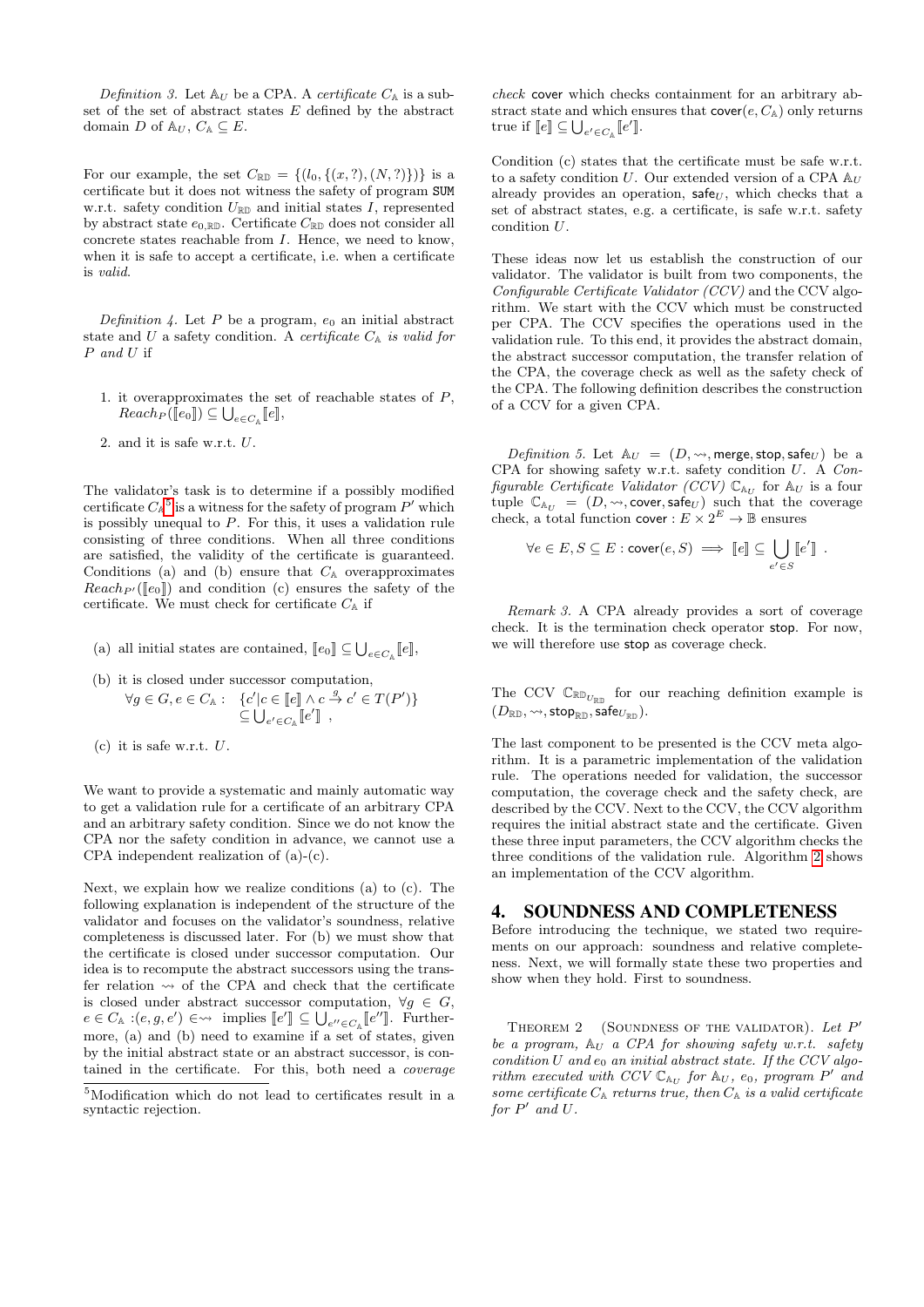Input: CCV  $\mathbb{C}_{\mathbb{A}_U} = ((C, (E, \top, \bot, \sqsubseteq, \sqcup), \llbracket \cdot \rrbracket), \leadsto, \mathsf{cover}, \mathsf{safe}_U),$ initial abstract state  $e_0 \in E$ , certificate  $C_A \subseteq E$ **Output:** Boolean indicator, if certificate  $C_A$  is a valid certificate // Check if initial element covered by certificate 1 if  $\neg cover(e_0, C_A)$  then 2 return false 3 for each  $e \in C_{\mathbb{A}}$  do 4 for each  $(e, \cdot, e') \in \leadsto$  do // Check if successor covered by certificate 5 if  $\neg cover(e', C_A)$  then 6 return false  $//$  Check if certificate is safe w.r.t.  $U$ 7 return safe $_U(C_\mathbb{A})$ 

<span id="page-5-0"></span>PROOF. Assume that the CCV algorithm executed with  $\mathbb{C}_{A_U}$ ,  $e_0$  and  $C_A$  returns true. First, show that the certificate overapproximates the set of states reachable in P' from  $[\![\![e_0]\!]$ ,<br>  $\text{Reach}_{\mathcal{L}}([\![e_2]\!]) \subseteq \Box$   $[\![e_1]\!]$ . Pick any  $e \in \text{Reach}_{\mathcal{L}}([\![e_2]\!])$ .  $Reach_{P'}(\llbracket e_0 \rrbracket) \subseteq \bigcup_{e \in C_{\mathbb{A}}} \llbracket e \rrbracket.$  Pick any  $c \in Read_{P'}(\llbracket e_0 \rrbracket).$ By definition it exists a path  $c_0 \stackrel{g_0}{\rightarrow} c_1 \stackrel{g_1}{\rightarrow} \cdots \stackrel{g_{n-1}}{\rightarrow} c_n$  in  $T(P')$  such that  $c_0 \in [e_0]$  and  $c_n = c$ . Show by induction<br>on the length of that path that  $\forall 0 \le i \le n : c_i \in \mathbb{N}$ on the length of that path that  $\forall 0 \leq i \leq n : c_i \in \bigcup_{e \in C_{\mathbb{A}}} [e]$ .<br>Second show that  $C_i$  is safe w.r.t.  $U$ , Algorithm 2 returns Second, show that  $C_A$  is safe w.r.t. U. Algorithm [2](#page-5-0) returns only true if the safety check in line 7,  $\mathsf{safe}_U(C_{\mathbb{A}})$ , returns true. By Definition [2](#page-3-1) it follows that  $C_{\mathbb{A}}$  is safe w.r.t.  $U$ .  $\square$ 

Hence the validator only accepts those (possibly corrupted) certificates which are valid for the program at hand and thus witness safety for it. Our certification approach is tamperproof.

Subsequent to soundness, we discuss relative completeness of our certification approach. A relatively complete validator accepts any certificate  $C_{\mathbb{A}}$  that the generator produced using the same program and initial abstract state as the validator, and that the generator successfully checked w.r.t. the safety condition. Note that all certificates  $C_A$  which these relative complete validators must accept are valid certificates. In the following, we investigate under which conditions our validator is relatively complete.

In the realization of conditions (a) and (b), we used the transfer relation of the CPA and a coverage check cover, so far implemented by the stop operator of the CPA. It is the stop operator of the CPA, which might hinder achieving completeness. To see this, we look at our running example again and define an alternative stop operation  $\mathsf{stop}_{\mathbb{R}\mathbb{D}}'(e, S) =$  $[e = (\cdot, R) \wedge (x, (l_2, l_1)) \in R \wedge \exists e' \in S : e \sqsubseteq e']$  (only stop when the element is of a particular shape). Algorithm [1](#page-2-1) then produces the same result for our example but  $stop'_{\mathbb{R}\mathbb{D}}$  neither returns true for initial abstract state  $e_{0,\mathbb{RD}}$  (an element of the certificate) nor for its abstract successor. The certificate validation would thus mistakenly return false. To rule out such cases, we need to require that cover is consistent with the partial ordering of the semi-lattice:

$$
\forall S \subseteq E, e \in E : (\exists e' \in S : e \sqsubseteq e') \to \text{cover}(e, S)
$$

However, this is not sufficient yet. Again, consider another stop operator  $\mathsf{stop}^{\prime\prime}_{\mathbb{R}\mathbb{D}}(e, S) = |S| \leq 3 \wedge \exists e' \in S : e \sqsubseteq e'$  (stop depends on the size of the already constructed reach set reached). If waitlist in Algorithm [1](#page-2-1) pops of the element with the lowest index for the location element first, it will produce the same reach set with  $stop''_{\mathbb{R}\mathbb{D}}$ . While constructing it (and so far having a set with size smaller 4), stop $\mu_{\mathbb{R}D}^{\prime\prime}$  returns true for element  $e = (l_2, \{(x,(l_0,l_1)),(x,(l_2,l_1)),(N, ?)\})$  but it does not for e and our certificate  $C_{\mathbb{R}D,r}$  (the final valuation of reached). We have a stop operator here which is not monotonic in the increase of the reach set according to the partial ordering  $\subseteq$ . Thus our second requirement on the stop operator (and thus for cover) is monotonicity:

.

$$
\forall S, S' \subseteq E, e \in E \text{ s.t. } S \sqsubseteq S' : \mathsf{stop}(e, S) \to \mathsf{stop}(e, S') .
$$

For example, the frequently used implementation of stop,  $\forall e \in E, S \subseteq E : \mathsf{stop}(e, S) = \exists e' \in S : e \sqsubseteq e', \text{ fulfills these}$ two conditions.

The realization of condition (c), checking if the certificate is safe w.r.t. the safety condition, does not affect relative completeness because we use the same safety check as the generator. Summarizing, to get a well-formed CCV, we need the following additional property.

<span id="page-5-1"></span>Definition 6. A CCV  $\mathbb{C}_{A_U} = ((C, \mathcal{E}, [\![\cdot]\!]), \rightsquigarrow, \text{cover}, \textsf{safe}_U)$ is well-formed if operator cover

- 1. is consistent with order  $\sqsubseteq$ ,  $\forall S \subseteq E_{\mathcal{E}}$ ,  $e \in E_{\mathcal{E}}$ :  $(\exists e' \in S : e \sqsubseteq e') \implies \mathsf{cover}(e, S)$ ,
- 2. is monotonic,  $\forall S, C_{\mathbb{A}} \subseteq E_{\mathcal{E}}, e \in E_{\mathcal{E}}$  s.t.  $S \sqsubseteq C_{\mathbb{A}}$ :  $cover(e, S) \implies cover(e, C_A),$
- 3. is consistent with stop,  $\forall S \subseteq E_{\mathcal{E}}, e \in E_{\mathcal{E}}$ :  $\mathsf{stop}(e, S) \implies \mathsf{cover}(e, S).$

If the operator stop of the given CPA is not consistent with order  $\sqsubseteq$  or is not monotonic, the consumer must provide an own realization for cover. Note that only in this case our approach is not fully automatic.

We now show that if our validator uses a well-formed CCV  $\mathbb{C}_{\mathbb{A}_U}$  , it will indeed be relatively complete regarding certificate generation.

Theorem 3 (Relative completeness of validator). Let P be a program,  $\mathbb{A}_U$  a CPA for showing safety w.r.t. safety condition  $U$  and  $e_0$  an initial abstract state. If the CPA algorithm (Algorithm [1\)](#page-2-1) executed with  $A_U$ , P and  $e_0$ returned (true,  $\hat{C}_{A}$ ) and the  $\hat{CCV} \mathbb{C}_{A_U}$  for  $\mathbb{A}_U$  is well-formed, then the CCV algorithm (Algorithm [2\)](#page-5-0) executed with  $\mathbb{C}_{A_U}$ , program  $P' = P$ ,  $e_0$  and  $C_A$  returns true.

PROOF SKETCH. Proof by contradiction. Assume  $C_A$  is a valid certificate computed by the CPA algorithm for  $A_U$ , P and  $e_0$  and CCV algorithm executed with well-formed  $\mathbb{C}_{A_U}$ ,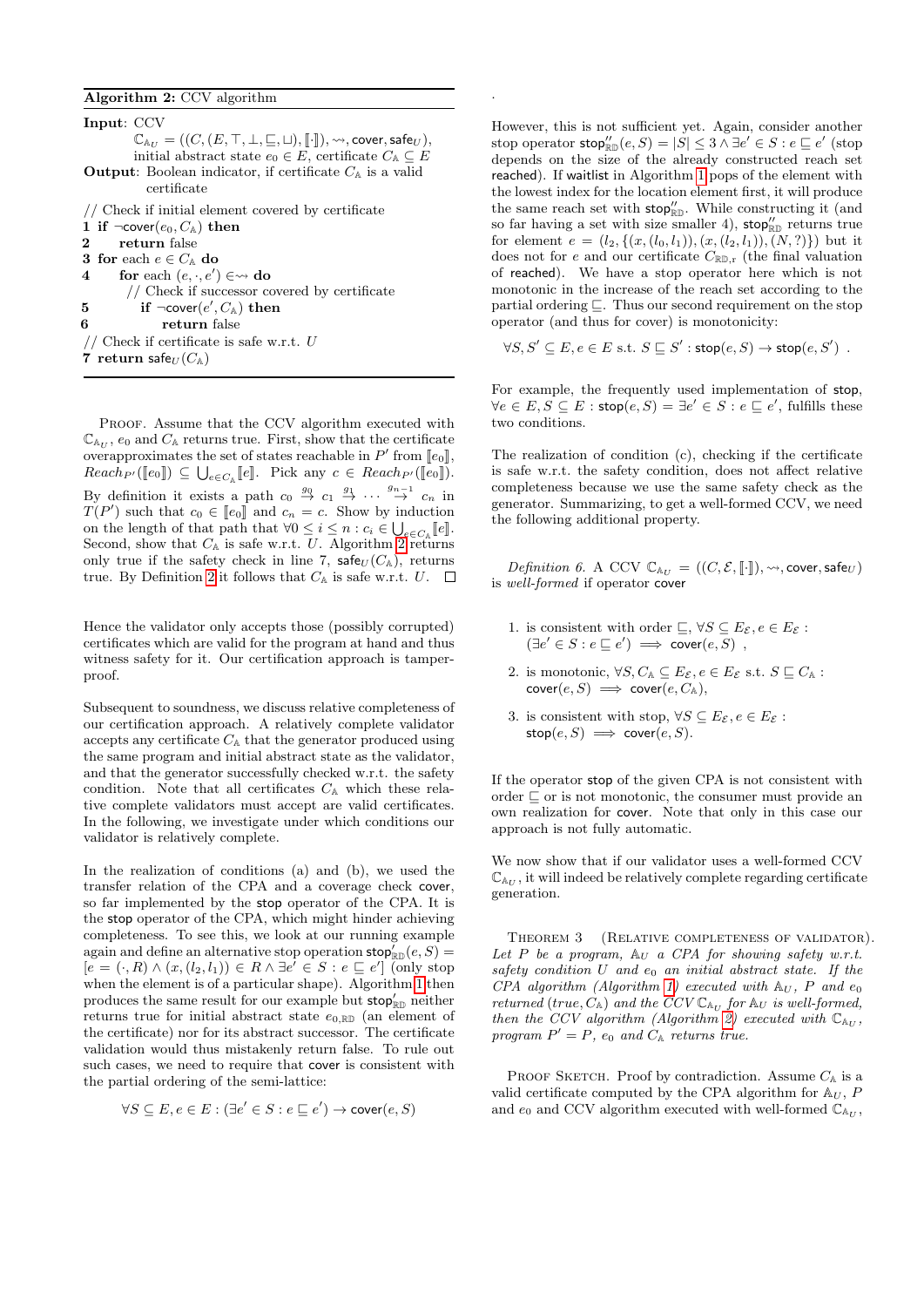program  $P' = P$ ,  $e_0$  and  $C_A$  returns false. Distinguish three cases, Algorithm [2](#page-5-0) returns false in line 2, 6 or 7. For line 2 show that returning false contradicts the first condition of Definition [6.](#page-5-1) For line 6 note that for every abstract state  $e \in C_A$  all its abstract successors (also  $e'$ ) are computed by the CPA algorithm (Algorithm [1\)](#page-2-1) and considered in line 10. Distinguish two cases. First,  $stop(e', reached)$  returned true. By construction of  $C_A$  it holds that reached  $\subseteq C_A$ . Thus, returning false contradicts the second or third condition of Definition [6.](#page-5-1) Second,  $stop(e', reached)$  returned false. By construction of  $C_A$  exists  $e'' \in C_A : e' \sqsubseteq e''$ . Again, returning false contradicts the first condition of Definition [6.](#page-5-1) For line 7 show that returning false contradicts CPA algorithm returning  $(true, C_{\mathbb{A}})$ .  $\Box$ 

Like many verification approaches our certification approach is not fully complete, i.e., although certificates generated by a CPA are accepted, this might not be the case for arbitrary valid certificates. This is due to the fact that we are working on an abstraction of the program and never carry out calculations on the concrete state space. Hence, a very precise certificate which exactly describes the concrete state space of the program might be rejected since it is not closed under abstract successor computation.

# 5. EXPERIMENTAL RESULTS

In our experiments we study the efficiency of our certification approach. Since the worst case execution times of the CPA and the CCV algorithm are the same, we study in particular how much faster certificate validation is than analysis. In addition, we are interested in finding out which characteristics of the analysis lead to efficient certificate validations and for which type of programs.

For the evaluation we used five different CPAs, some being combinations of basic CPAs. Our reaching definition CPA is named RD-DF, computing reaching definitions using an ordinary data flow analysis. In addition we have a reaching definition analysis RD-ALL computing only one set for the whole program. This gives us an example of a very coarse abstraction, in which the certificate just contains one abstract state. The second type of analysis is constant propagation CP-DF [\[22\]](#page-8-7), executed as data flow analysis. The last two CPAs are combined ones, the first  $\mathbb{RD}+\mathbb{CP}\text{-}\mathsf{DF}$  combining reaching definition and constant propagation (computed via data flow analysis), the second combining the same, but now merging on the same location only when the concrete values for the variables are the same. This is in spirit close to explicit model checking and presents the finest abstraction, yielding the largest certificates. Note that it could be seen as an instance of trace partitioning [\[23\]](#page-8-8) but our intention is to configure an analysis finer than data flow analyses. A simple way to configure such a finer analysis is to combine two analysis and merge only the states of one analysis. The analyses have been chosen as to span a broad range of characteristics, not because we think they are typical analyses for which a certification will frequently be needed.

We integrated our approach into CPACHECKER [\[11\]](#page-8-4) (svn v8140) using the operator stop for cover, which in all five cases gives us well-formed CCVs. Our experiments were performed on a Intel $^{\circledR}$  Core<sup>TM</sup>i7-2620M  $^{\circledR}$  2.70GHz run-

ning a [6](#page-6-0)4 bit Ubuntu 12.04 LTS<sup>6</sup> with 3600 MB RAM. The installed Java version was OpenJDK 7u9. For comparability of analysis and validation we turned off the just in-time compilation off.

Table [1](#page-7-3) shows our experimental results for all five CPAs on three classes of programs, locks, ssh (bitvectors) and ntdrivers (simplified) taken from the SV-COMP Benchmark [\[8\]](#page-8-9). For each CPA, the analysis time (An) (of the CPA algorithm), the validation time (Val) (of the CCV algorithm plus the time for certificate reading), and the speed up  $S = \frac{\text{An}}{\text{Val}}$ are presented. The first observation gained from the experiments is that certificate validation is only in very rare cases slower than analysis. This is caused by the need for reading in the certificate, which in all cases consumes a considerable amount of time of the validation. So one conclusion is that it is worthwhile implementing more efficient ways of storing and reading certificates.

The second observation is that all types of data flow analyses are good candidates for an efficient certification, in particular when the program at hand has lots of loops or nested branching structures (which the locks programs do not have). Specifically, a higher ratio of the number of join locations to the number of program locations is better. In such cases a speedup greater 10 can be achieved. Certificate validation is faster in these cases because in contrast to the analysis the validation has to carry out no fixpoint computations (or, in terms of the CPA, no complex merges). An exception to this is CP-DF, because the information extracted by the analysis (constant values of variables) can already be used to speedup analysis (to avoid looking at particular branches of the program because of the knowledge about values of branching conditions). In such situations, a low number of merge operations are needed in the CPA, and thus knowing the certificate gives the validation algorithm not much advantage over the analysis.

Further on, our results show that certification for very coarse analyses like  $\mathbb{R}$ D-ALL as well as very fine analyses like  $\mathbb{R}$ D+ CP-JS can still be efficient.

Finally, we report on our experiences with the certificate size. First, if the analysis technique is coarser the certificate is smaller. Second, certificates for analyses with less complex abstract domains are smaller. All in all, only a certificate for the coarsest analysis RD-ALL has a size smaller than or similar to the program.

# 6. CONCLUSION

In this paper, we presented a configurable program certification framework based on configurable program analysis [\[9\]](#page-8-5). We showed that the instance of the certificate validator can in a large number of cases be automatically derived from the given program analysis instance. We proved soundness and relative completeness of our technique, for the latter assuming the program analysis to be of a particular form. Our experiments confirmed the feasibility of the approach.

Related Work. To our knowledge, there is no configurable

<span id="page-6-0"></span> ${}^{6}$ Actually, Ubuntu was executed in the virtual machine Virtual Box version 4.2.2 r81494 running on a 64 bit Windows 7 Professional machine with 6 GB RAM.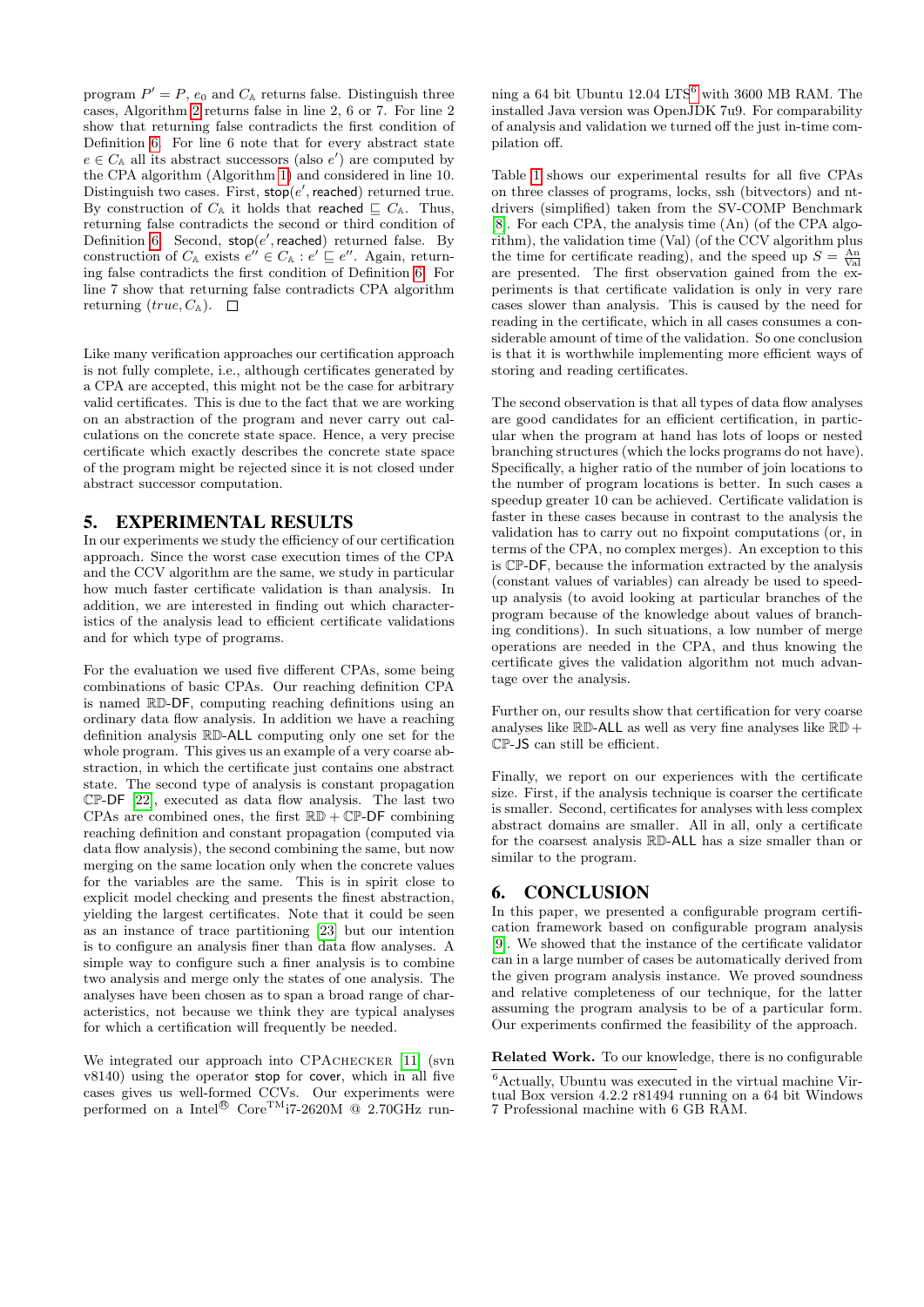| Source                     | $R$ D-ALL |      |       | $R$ <sup>D-DF</sup> |      |       | $CP-DF$ |      |          | $RD + CP-DF$ |      |       | $RD + CP$ -JS        |                   |       |
|----------------------------|-----------|------|-------|---------------------|------|-------|---------|------|----------|--------------|------|-------|----------------------|-------------------|-------|
|                            | An        | Val  | S     | Αn                  | Val  | S     | An      | Val  | S        | Αn           | Val  | S     | An                   | Val               | S     |
| $locks_5$                  | 0.05      | 0.04 | 1.36  | 0.07                | 0.08 | 0.85  | 0.05    | 0.08 | 0.66     | 0.08         | 0.12 | 0.70  | 5.40                 | $2.\overline{91}$ | 1.86  |
| $locks_6$                  | 0.04      | 0.04 | 1.20  | 0.08                | 0.09 | 0.89  | 0.05    | 0.08 | 0.65     | 0.11         | 0.13 | 0.84  | 43.61                | 19.12             | 2.28  |
| $locks_7$                  | 0.05      | 0.04 | 1.44  | 0.10                | 0.10 | 0.96  | 0.07    | 0.09 | 0.77     | 0.11         | 0.15 | 0.76  | 380.93               | 151.77            | 2.51  |
| $s3$ _clnt_1               | 0.42      | 0.07 | 6.09  | 8.73                | 0.60 | 14.63 | 0.53    | 0.29 | 1.81     | 13.63        | 0.75 | 18.05 | 134.27               | 11.57             | 11.61 |
| $s3$ <sub>-Clnt</sub> $-2$ | 0.40      | 0.07 | 6.03  | 7.72                | 0.57 | 13.63 | 0.49    | 0.24 | 2.03     | 11.21        | 0.68 | 16.53 | 645.23               | 42.78             | 15.08 |
| $s3$ _clnt_3               | 0.42      | 0.07 | 6.18  | 6.44                | 0.55 | 11.77 | 0.50    | 0.25 | 2.02     | 10.23        | 0.67 | 15.35 | Timeout after 15 min |                   |       |
| $s3$ _ $srvr_1$            | 0.44      | 0.07 | 5.98  | 10.40               | 0.63 | 16.56 | 0.22    | 0.27 | 0.82     | 11.76        | 0.77 | 15.30 | 173.26               | 13.50             | 12.83 |
| $s3$ _ $srvr_2$            | 0.45      | 0.07 | 6.52  | 7.95                | 0.61 | 13.00 | 0.25    | 0.27 | 0.92     | 9.81         | 0.79 | 12.48 | Timeout after 15 min |                   |       |
| $s3$ _ $srvr_3$            | 0.45      | 0.07 | 6.42  | 9.98                | 0.60 | 16.69 | 0.21    | 0.27 | 0.78     | 10.91        | 0.76 | 14.40 | 169.42               | 13.35             | 12.70 |
| cdaudio                    | 4.91      | 0.39 | 12.76 | 45.95               | 4.79 | 9.60  | 8.65    | 6.90 | 1.25     | 21.60        | 9.12 | 2.37  | 37.22                | 29.13             | 1.28  |
| diskperf                   | 1.57      | 0.14 | 11.38 | 48.03               | 1.56 | 30.82 | 2.34    | 1.87 | 1.25     | 20.26        | 2.50 | 8.10  | Timeout after 15 min |                   |       |
| $f_{\rm loppy3}$           | 1.69      | 0.13 | 12.56 | 18.68               | 1.24 | 15.00 | 2.84    | 2.19 | $1.30\,$ | 12.24        | 2.68 | 4.57  | 16.84                | 17.45             | 0.96  |
| $f_{\rm loppy4}$           | 3.30      | 0.24 | 13.95 | 24.46               | 1.92 | 12.75 | 3.78    | 2.92 | $1.30\,$ | 16.23        | 4.11 | 3.95  | 32.82                | 27.41             | 1.20  |
| kbfiltr1                   | 0.41      | 0.06 | 6.77  | 4.47                | 0.41 | 10.83 | 0.69    | 0.61 | 1.13     | 1.68         | 0.79 | 2.12  | 11.00                | 7.00              | 1.57  |
| $k$ bfiltr $2$             | 1.16      | 0.10 | 11.62 | 11.42               | 0.77 | 14.80 | 1.40    | 1.25 | 1.12     | 3.61         | 1.53 | 2.36  | 18.58                | 13.74             | 1.35  |
| Average                    |           |      | 7.55  |                     |      | 12.19 |         |      | 1.19     |              |      | 7.86  |                      |                   | 5.44  |

<span id="page-7-3"></span>Table 1: Experimental results

certification approach which can handle such a broad range of program analysis techniques.

There are several approaches, e.g. [\[24,](#page-8-10) [7,](#page-8-11) [13,](#page-8-12) [3,](#page-7-2) [4\]](#page-7-4), which consider certification for static program analysis but only [\[24,](#page-8-10) [3,](#page-7-2) [4\]](#page-7-4) use an abstraction as certificate as we do. In principle, all three re-execute one special analysis step to check if the abstraction is a fixpoint. [\[24,](#page-8-10) [4\]](#page-7-4) certify data flow analyses on byte code level. Both keep only those elements of the abstraction which are affected by backward edges in the control flow and recompute the missing part during validation. [\[3\]](#page-7-2) is the certification of static program analysis closest to ours. It certifies abstract interpretation for source programs, however for constraint logic programms not C, and checks safety by checking if a verification condition computed from abstraction and safety specification is valid.

For model checking even more certification approaches exist. We do not discuss approaches based on temporal logic nor [\[1\]](#page-7-5) which is based on rewriting logic. In [\[26\]](#page-8-13) a predicate abstraction is computed and transformed into a Boolean program, the certificate. The validator checks that the Boolean program is a valid abstraction of the program and then model checks it. Similar to us, [\[17,](#page-8-14) [18,](#page-8-15) [15\]](#page-8-16) certify that unsafe states are unreachable. In principal, a similar type of validation rule is used there, however, always specified to the particular analysis carried out. [\[15\]](#page-8-16) transforms the abstract model computed during model checking of a concurrent program into a verification diagram, the certificate. [\[17,](#page-8-14) [18\]](#page-8-15) also consider C programs but they only use predicate abstraction during analysis. While in [\[18\]](#page-8-15) the abstraction is the certificate, in [\[17\]](#page-8-14) the certificate is a proof of the premises of their rule.

In [\[12\]](#page-8-17) a regression verification technique for abstractionbased analyses with counterexample-guided abstraction refinement is presented. This technique may also be used for certification. The core idea is to store the granularity of abstraction, the information used to guide the abstract successor computation, and reuse it as initial granularity in the next run. In contrast to our approach, the technique is not tamper-proof and not, if program or certificate changed and the stored granularity (the certificate) is not sufficient to show safety further refinement steps will follow, the behavior

intended for regression verification. Furthermore, the technique is not efficient when no refinement is applied. Then, verification and certificate checking are the same.

Future Work. In the future, we plan to work on decreasing our certificate size. Similar to e.g. [\[24,](#page-8-10) [2,](#page-7-6) [4\]](#page-7-4), we want to remove those elements from the abstraction which are recomputed during validation. A first idea is to keep elements which are computed for program locations which join control flows. Furthermore, we will try to speed up validation by parallelization. A different idea is the extension of our approach to configurable analysis with dynamic precision adjustment [\[10\]](#page-8-18), an extension of the CPA concept. A slightly different idea, but with the same purpose, is to develop a generic framework for the certification alternative presented in [\[25\]](#page-8-19). Instead of providing a certificate, the approach presented in [\[25\]](#page-8-19) (based on a type-state analysis) uses the analysis result to transform the program into a more easy checkable one. A generic framework would need to generalize this to arbitrary types of analysis, as to get a configurable approach again.

# **REFERENCES**

- <span id="page-7-5"></span>[1] M. Alba-Castro, M. Alpuente, and S. Escobar. Automatic certification of java source code in rewriting logic. In FMICS, pages 200–217, 2007.
- <span id="page-7-6"></span>[2] E. Albert, P. Arenas-Sánchez, G. Puebla, and M. V. Hermenegildo. Reduced certificates for abstraction-carrying code. In ICLP, pages 163–178, 2006.
- <span id="page-7-2"></span>[3] E. Albert, G. Puebla, and M. V. Hermenegildo. Abstraction-carrying code. In LPAR, pages 380–397, 2004.
- <span id="page-7-4"></span>[4] W. Amme, M.-A. Möller, and P. Adler. Data flow analysis as a general concept for the transport of verifiable program annotations. Electr. Notes Theor. Comput. Sci., 176(3):97–108, 2007.
- <span id="page-7-1"></span>[5] T. Amtoft, J. Dodds, Z. Zhang, A. W. Appel, L. Beringer, J. Hatcliff, X. Ou, and A. Cousino. A certificate infrastructure for machine-checked proofs of conditional information flow. In POST, pages 369–389, 2012.
- <span id="page-7-0"></span>[6] L. Bauer, M. A. Schneider, E. W. Felten, and A. W.